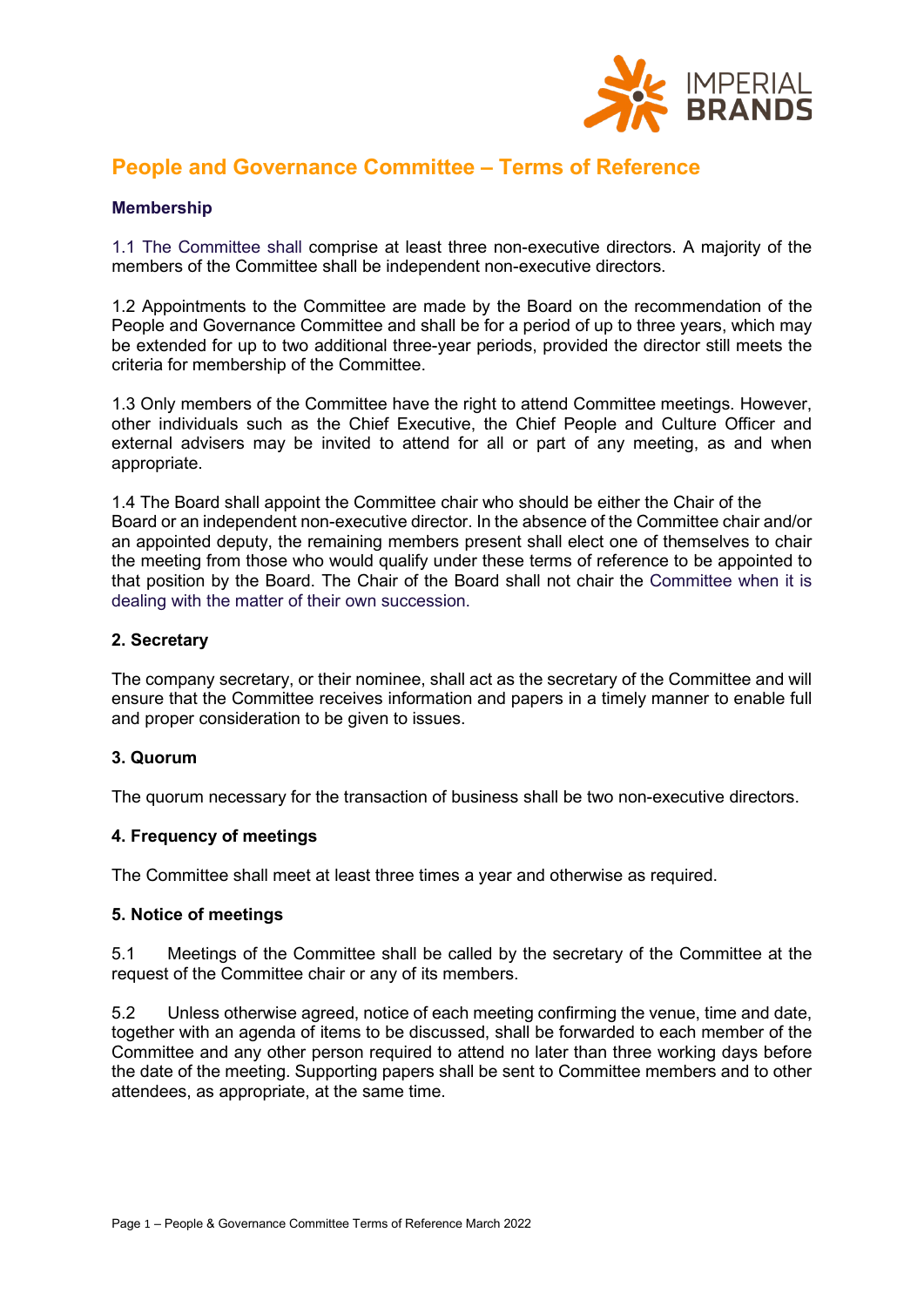

## **6. Minutes of meetings**

6.1 The secretary shall minute the proceedings and decisions of all Committee meetings, including recording the names of those present and in attendance.

6.2 Draft minutes of Committee meetings shall be circulated to all members of the Committee. Once approved, minutes should be circulated to all other members of the Board and the company secretary unless, exceptionally, it would be inappropriate to do so.

### **7. Engagement with shareholders**

7.1 The Committee chair should attend the Annual General Meeting to answer any shareholder questions on the Committee's activities. In addition, the Committee chair should seek engagement with shareholders on significant matters related to the Committee's areas of responsibility.

### **8. Duties**

The Committee should carry out the duties below for the parent company and the group as a whole, as appropriate.

### **A. Succession & Nominations Planning**

The Committee shall:

8.1 Regularly review the structure, size and composition (including the skills, knowledge, experience and diversity) of the Board and make recommendations to the Board with regard to any changes.

8.2 Ensure plans are in place for orderly succession to Board and senior management positions and oversee the development of a diverse pipeline for succession, taking into account the challenges and opportunities facing the company, and the skills and expertise needed on the Board in the future.

8.3 Keep under review the leadership needs of the organisation, both executive and nonexecutive, with a view to ensuring the continued ability of the organisation to compete effectively in the marketplace.

8.4 Keep up-to-date and fully informed about strategic issues and commercial changes affecting the company and the markets in which it operates.

8.5 Be responsible for identifying and nominating for the approval of the Board, candidates to fill Board vacancies as and when they arise.

8.6 Before any appointment is made by the Board, evaluate the balance of skills, knowledge, experience and diversity on the Board and, in the light of this evaluation, prepare a description of the role and capabilities required for a particular appointment and the time commitment expected. In identifying suitable candidates, the Committee shall:

8.6.1 use open advertising or the services of external advisers to facilitate the search;

8.6.2 consider candidates from a wide range of backgrounds; and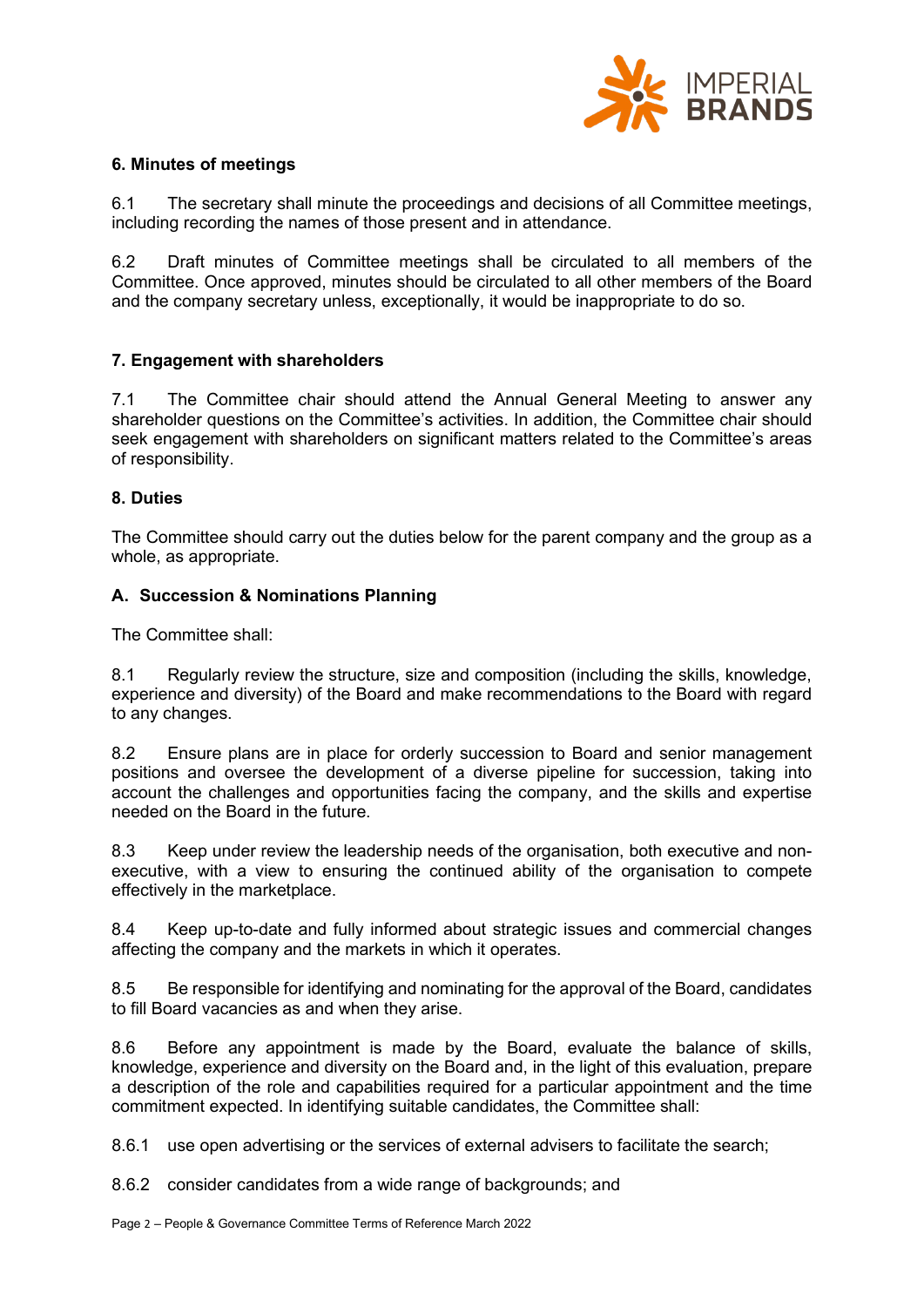

8.6.3 consider candidates on merit and against objective criteria, having due regard to the benefits of diversity on the Board and taking care that appointees have enough time available to devote to the position.

8.7 Prior to the appointment of a director, ensure that other significant time commitments are disclosed and taken into account. In addition:

8.7.1 Any additional future commitments should not be undertaken without prior approval of the Board;

8.7.2 The proposed appointee should be required to disclose any other business interests that may result in a conflict of interest. These must be authorised by the Board prior to appointment and any future business interests that could result in a conflict of interest must not be undertaken without prior authorisation of the Board; and

8.7.3 If the candidate is an executive of another company this will be their sole nonexecutive appointment in a FTSE-100 company; and in the event that a candidate for Chair is being considered, they cannot be a Chair of more than one FTSE-100 company or equivalent, unless, in exceptional circumstances, specifically approved by the Board as a whole.

8.8 Ensure that, on appointment to the Board, non-executive directors receive a formal letter of appointment setting out clearly what is expected of them in terms of time commitment, Committee service and involvement outside Board meetings.

8.9 Make recommendations to the Board concerning:

8.9.1 Any changes needed to the succession planning process if its periodic assessment indicates the desired outcomes have not been achieved;

8.9.2 Suitable candidates as new directors and succession for existing directors;

8.9.3 Membership of the audit and remuneration Committees, and any other Board Committees as appropriate, in consultation with the chair of those Committees;

8.9.4 The re-appointment of non-executive directors at the conclusion of their specified term of office, having given due regard to their performance and ability to continue to contribute to the Board in the light of knowledge, skills and experience required;

8.9.5 The re-election by shareholders of directors under the annual re-election provisions of the Code or the retirement by rotation provisions in the company's articles of association, having due regard to their performance and ability, and why their contribution is important to the company's long-term sustainable success in the light of the skills, experience and knowledge required and the need for progressive refreshing of the Board, taking into account the length of service of individual directors, the Chair and the Board as whole;

8.9.6 The Chair's tenure, which should not be beyond nine years from the date of their first appointment to the Board. This period may be extended to facilitate succession, in which event a clear explanation should be given;

8.9.7 Any matters relating to the continuation in office of any director at any time, including the suspension or termination of service of an executive director as an employee of the company subject to the provisions of the law and their service contract; and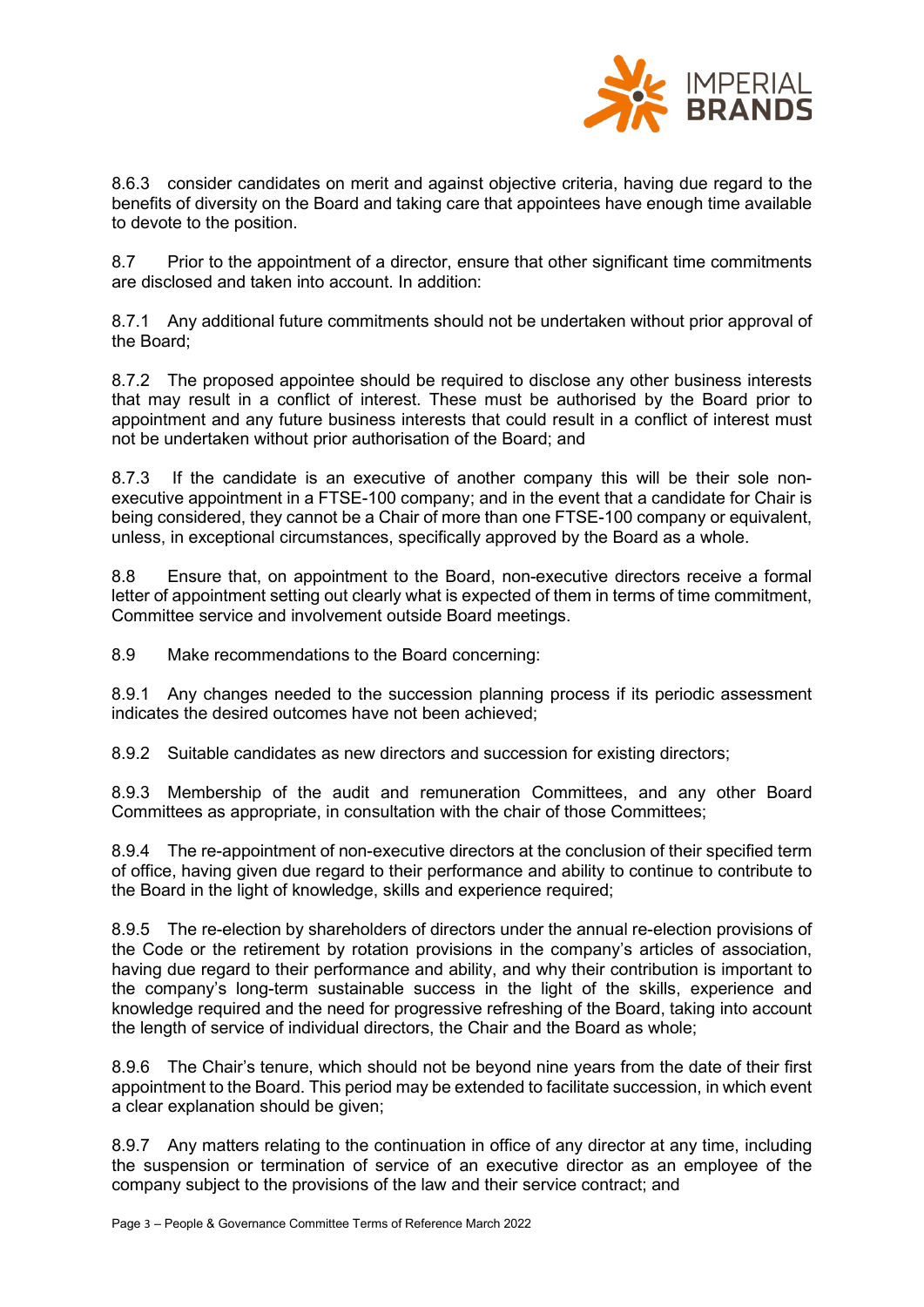

8.9.8 The appointment of any director to executive or other office.

# **B. Governance**

The Committee shall:

8.10 Review and develop the Board's corporate governance framework and monitor its compliance with corporate governance standards and practices while ensuring that it remains appropriate to the size, complexity and strategy of the Company. Recommend to the Board any revisions deemed necessary, taking into account any significant developments in the law and practice of corporate governance.

8.11 Review the directors' conflicts of interest policy and recommend any changes the Committee deems appropriate for approval of the Board.

8.12 Review the Board's policy on diversity and inclusion and the effectiveness of its implementation.

8.13 Be responsible for determining the principles of which outside directorships may be accepted by Executive Directors.

8.14 Review the results of the Board performance evaluation process that relate to the **Committee.** 

8.15 At least annually, review the Committee's constitution and terms of reference to ensure it is operating at maximum effectiveness and recommend any changes it considers necessary to the Board for approval.

8.16 Review annually the time required from non-executive directors. Performance evaluation should be used to assess whether the non-executive directors are spending enough time to fulfil their duties.

8.17 Work and liaise as necessary with other Board Committees, ensuring the interaction between Committees and with the Board is reviewed regularly.

# **C. Workforce Engagement**

The Committee shall:

8.18 Own of the workforce engagement strategy on behalf of the Board and report to the Board on its recommended approach to workforce engagement and activities undertaken throughout the year.

8.19 Monitor the effectiveness of workforce engagement initiatives and report to the Board on the Group's purpose, vision, behaviours and culture.

8.20 The Committee shall review and report back to the Board the workforce view and priorities in order to strengthen the "employee voice" within the Boardroom.